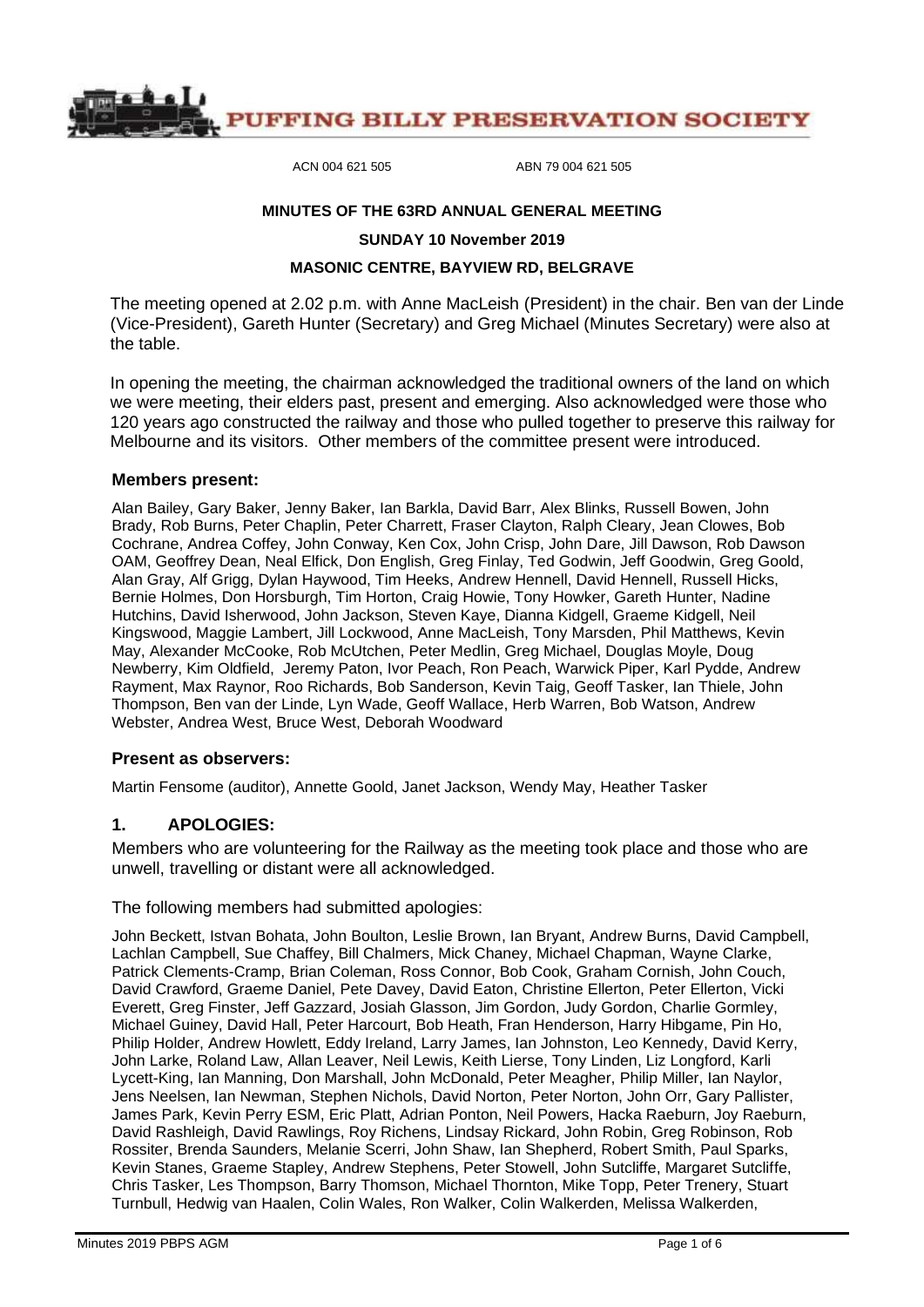Rosemary Walkerden, Rod Watson, Andrew Wheatland, Wayne Whitford, Roger Willsher, Geoff Winkler, Paul Woodward, Grant Woolcock

# **1.1. DECLARATION OF INTEREST**

The chairman explained that the Society needs to operate to standards of governance as set by the Australian Charities and Not-for-profits Commission (ACNC) which cover amongst other things, conflict of interest. To that end, the Chairman asked for those in three categories to identify themselves, namely volunteers on the Puffing Billy Railway, PBR staff and members or volunteers of other Tourist and Heritage Railway groups.

# **2. MINUTES OF 2018 ANNUAL GENERAL MEETING**

Copies of the Minutes had been distributed prior to the meeting.

It was moved Andrea Coffey, seconded Jill Lockwood, that the Minutes of the 2018 Annual General Meeting be adopted. **CARRIED**

# **3. MATTERS ARISING FROM THE MINUTES**

The matter of operational vs non-operational assets has been addressed. Outgoing Treasurer as at October 2018 advised that the Society had no asset register. Auditor's Management Report for 2017-2018 requested asset valuation in 2019 and an asset investigation was completed in May 2019. The Society is also wishing to work with the ETRB concerning assets. Land valuation was undertaken, but this was not possible on other assets. It was noted that a separate account has been established to hold funds raised in relation to Locomotive 3A consisting of original bequests, donations since 2010 and includes an allocation towards past interest. All future interest will be credited to this account.

# **4 PRESIDENT'S ANNUAL REPORT**

This report had previously been made available to members. Anne MacLeish summarised the Society's activities over the year:

She also informed the meeting that an email was received from the ETRB on Friday 8 November disputing information in the three parts of the Annual Report. The following statement was read to the meeting by Ben van der Linde.

"The ETRB has raised concerns about the PBPS Annual Report, chiefly relating to ownership of some operational assets. It is acknowledged that the ETRB has made an unsubstantiated claim to the assets of the PBPS. It has already been noted in the PBPS Annual Report that it is intended to complete a full asset verification and valuation in the current financial year. The PBPS Executive Committee affirmed at a meeting on Friday that the report was prepared in good faith and to the best or our knowledge and that the report was moved and accepted at an Executive Committee Meeting."

The Annual Reports were accompanied by two letters from the Auditor, McLean Delmo Bentleys Audit Pty Ltd. Martin Fensome, Auditor, was present at the meeting to answer questions about the audit process. Advice is to be sought from the relevant bodies, ACNC and ASIC.

In answer to a question it was noted that the asset revaluation in the report is for land. Revaluation for the Museum Exhibits is still to be done. A member stated that in the VR records prior to 1977, the current NAL cars were shown as being privately owned by PBPS. It was agreed that references to locomotive 3A in the report should be "components of 3A". It was also noted that ownership of various assets needs to be clarified, noting the Board's position. Legal advice had been obtained a while ago re understanding of the ETR Act and PBPS owned asset, and as a result, a request was made for a facilitated session to resolve the different views.

A question was asked, noting that the recent email from the ETRB could be compared to a divorce, if there is a plan to build a new relationship with the Board? The Society has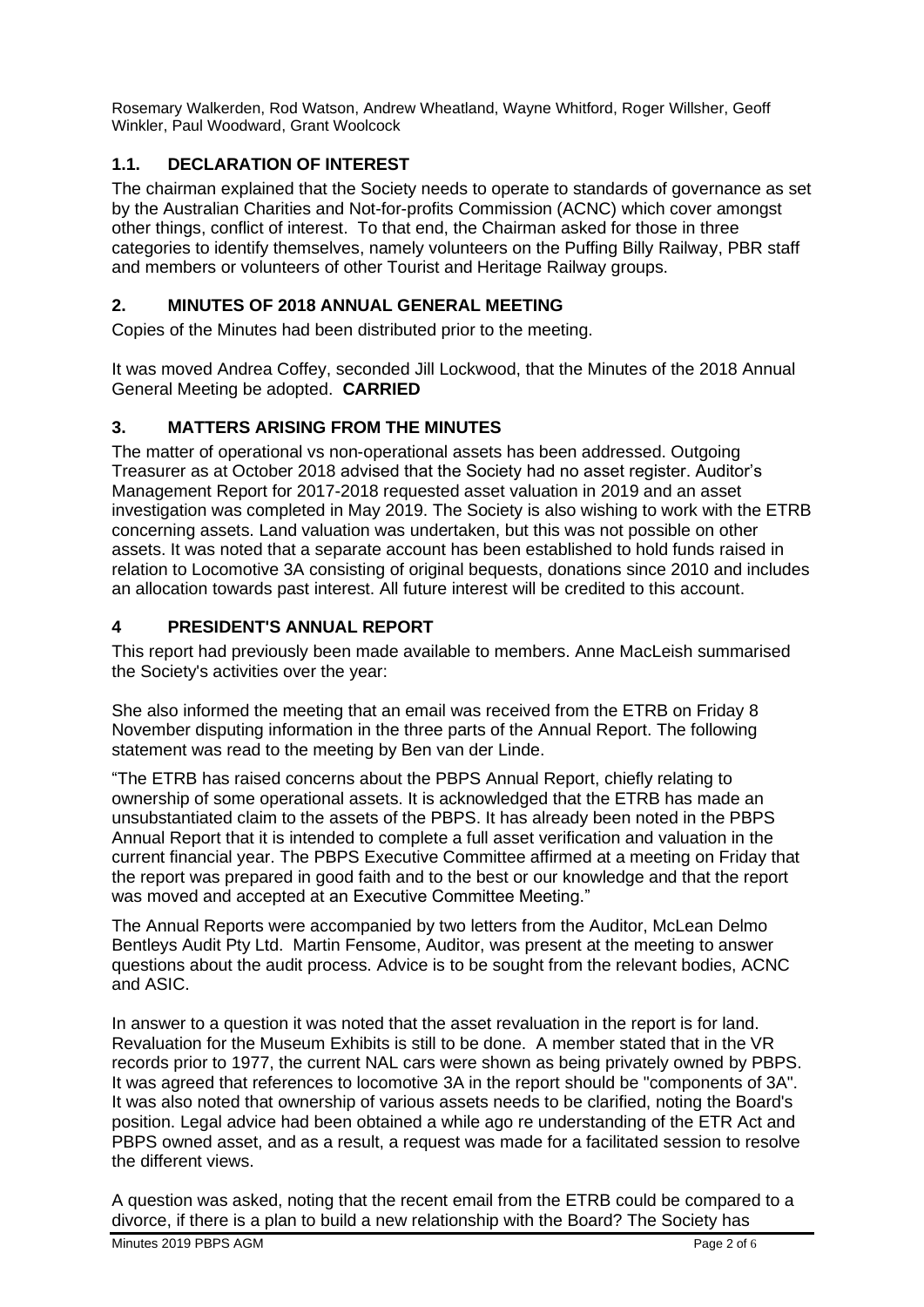indicated to the Board that a possible way forward is to hold a facilitated session to work through the various issues but to date there has been no response. It was also noted that the PWC report into future governance arrangements for the railway is believed to be finished and a brief is being prepared for the Minister, so the contents are unknown.

It was also reported that the Society's Annual Report had been removed from the member page on [www.puffingbilly.com.au](http://www.puffingbilly.com.au/) on an ETRB directive, without consultation with the Society.

It was moved Doug Newberry, seconded Rob McUtchen that the President's Annual Report for 2019 be adopted. **CARRIED**.

It was moved Dylan Haywood, seconded Jill Dawson that the Annual Report of the Executive Committee for 2019 be adopted. **CARRIED**.

# **5. PRESENTATION OF FINANCIAL REPORTS for 2018-2019**

This report had been previously made available to Members. In presenting the report, the work done by the Finance committee of Tim Horton, Eric Platt and Sandra Beldman was acknowledged together with the work done by our auditor, Martin Fensome.

It was moved Deb Woodward, seconded Don English that the 2019 Financial Report be adopted. **CARRIED**

## **6. MEMBERSHIP SUBSCRIPTIONS for 2020-2021**

Ben van der Linde reported that the Executive is recommending that membership rates not be increased for 2020-2021.

| Membership grade                 | Current membership rates |
|----------------------------------|--------------------------|
| Full                             | \$82.00                  |
| <b>Full - Concession</b>         | \$52.00                  |
| Junior (under 18 years)          | \$27.00                  |
| Family (2 ad, $\leq$ 4 children) | \$142.00                 |
| Life                             | \$2,400.00               |
| Senior Life                      | \$1,430.00               |

It was moved Bernie Holmes seconded Doug Moyle that the Membership rates for 2020- 2021 remain at the current amounts. **CARRIED**

# **7. APPOINTMENT OF AUDITOR**

It was moved Dylan Haywood, seconded Warwick Piper that McLean Delmo Bentleys Audit Pty Ltd be re-appointed as Auditor for the Society for the current year. **CARRIED**

### **8. ELECTION RESULTS**

:

The Returning Officer for the Society's Annual Elections was Martin Fensome, who oversaw the nomination and election process.

The following positions fell vacant (or were already vacant) at this meeting.

President, Secretary, Treasurer,

Committee Members (4 x Two-year positions, 1 x One-year position)

Martin Fensome declared nominations had been received as follows:

President: Anne MacLeish Secretary: Gareth Hunter

Committee Members (2-year terms): Alf Grigg, Phil Matthews, and Maxwell Raynor

As there was only one nominee for those positions, the nominees were declared elected to their respective positions.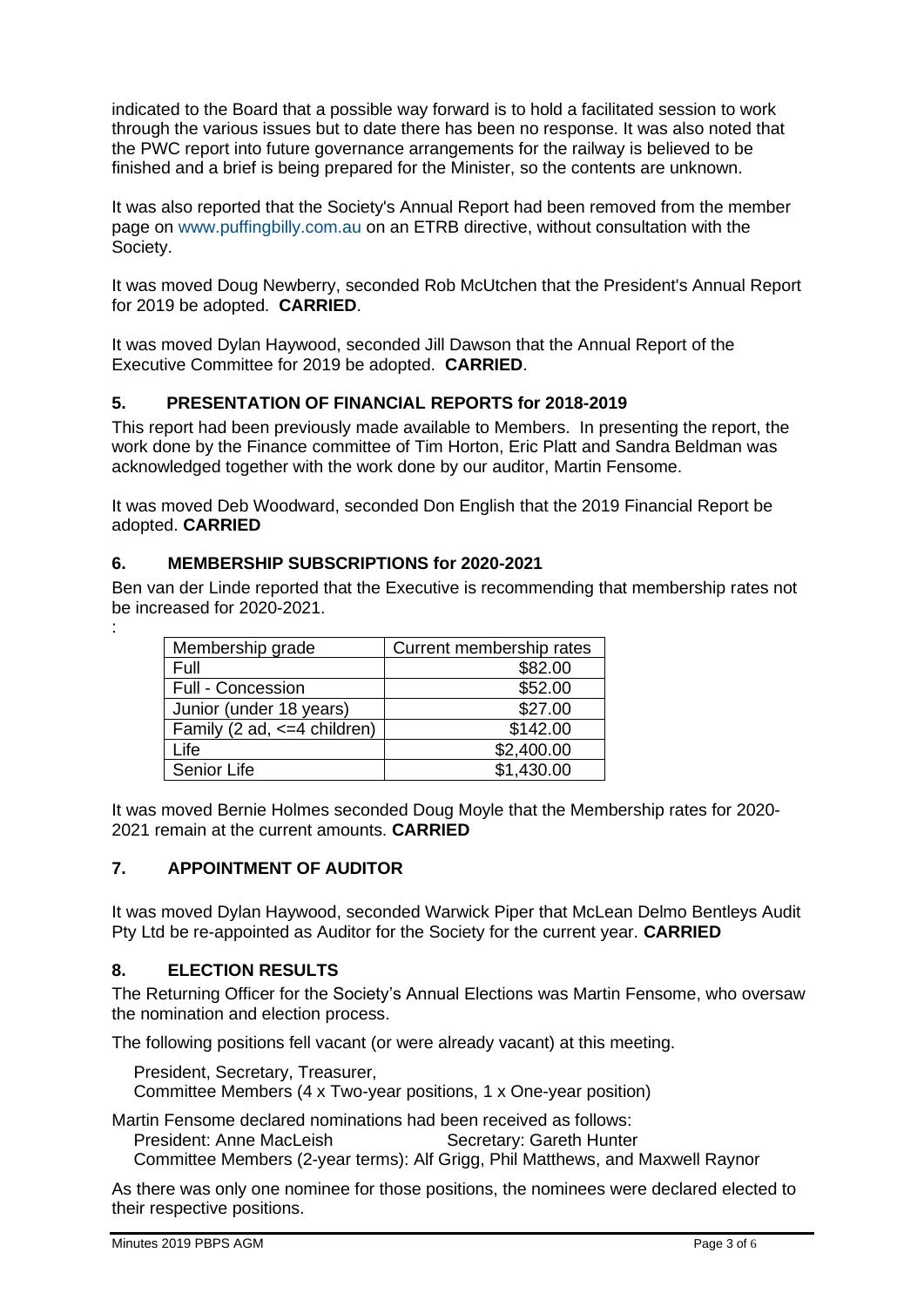Nominations were called from the floor of the meeting for the positions of:

Treasurer: no nominations

Two Committeeman: Nominee Andrea Coffey Seconded by: Jill Dawson (both one-year positions) Nominee Dylan Haywood, Seconded by Neil Elfick

As there were just 2 nominees for 2 positions no ballot or resolution was required, and the 2 nominees were declared elected to the positions.

The chairman expressed her thanks to John Conway and Andrew Stephens who were retiring from the Committee.

It was noted that Ben van der Linde, Rob McUtchen, Graeme Kidgell and Jenny Baker continue in their positions until the next AGM.

## **9. GENERAL BUSINESS**

A question was asked to clarify what was meant by references to "The Board". This is the Emerald Tourist Railway Board who since 1977 has been responsible for operating the railway, and until 2018, there were nominees from the PBPS to the Minister responsible, who accepted and appointed PBPS and Government representatives to Board positions.

A question was asked about what allowances are made for future legal fees. It was noted that a Legal Contingency Fund has been established as part of the Society's accounts based on legal advice. It was also noted that some small insurance payments are expected in this area.

A question was asked about the process used to apportion payment in the legal matters. Due to current legal actions no answer to this is possible.

The matter of the Archives in the Kings Rd property was raised in relation to the increased presence of Society Executive members using the office space which was felt compromised the ability of the Archive team to operate efficiently, noting that both Society and Board Archive materials were present. Concern was expressed that public access is now being advertised. Work is going on to identify Society Archive material as opposed to Board material.

The chairman stated that the Executive will work with the Archive team to resolve the issues, noting that only 3 members of the Executive have a key to the building and that the Archive is within a locked area within the building, although the Library section is open within the building. The Executive were re-located to Kings Road, by the ETRB management. There may come a time when a separate PBPS office is required.

A member commended the Publications Committee for the recent *Timeless Impressions* book but queried why it was not for sale at the Belgrave shop, whereas other publications were.

It was stated that the ETRB decides what they want to stock in their shops, but representations will be made to the new ETRB Commercial Manager about this.

A question was asked about the future of products such as Footplate Experience Trains (FET) and Santa Specials.

The Society will be speaking to the Board's new Visitor Experience Manager about these specials.

A question was asked about the PWC report and what was known.

It is thought that there are some 10 options for the future governance, but they are not known at this time. The Society did make a submission to the PWC Review in May.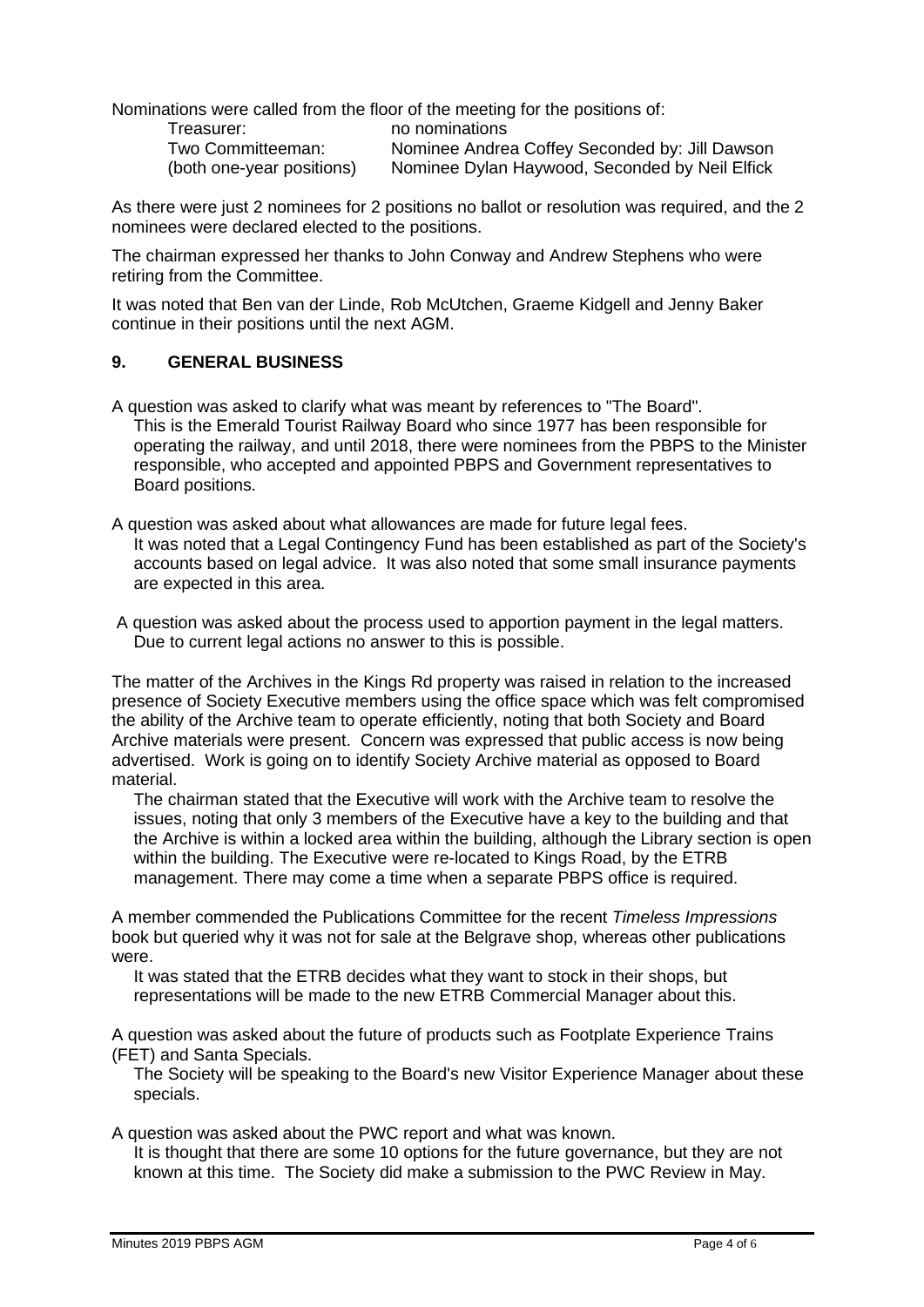A question, on notice, asked if it was worthwhile considering disbanding the Society and reforming as a Friends type group.

This was not regarded as a practical way forward.

The chairman announced that work is proceeding on a feasibility study of re-creating lineside features at Landslide, such as re-installation of the water tank stand and loading platform.

The matter of non-operational heritage rollingstock was discussed. The aim is to enhance historic rolling stock for display and possible use. This includes the 2 cars, 6NB and another, retrieved from Ocean Grove which are acknowledged to be owned by PBPS. Proposals with the ETRB include movement of 19NQR (Pulpwood truck) to the Museum from Clematis for restoration to static display and movement of eight "at-risk" vehicles to undercover storage at a site at Gembrook. Both proposals to be funded by the Society.

The chairman announced that a further grant of Society funds would be made to the board for the Belgrave Signal Box project, once clarification was received on a previous grant to this purpose.

A question was asked about engagement with young volunteers.

The chairman indicated that some preliminary work has been done on a separate Child Safety policy, which is separate to the Board's work, but as no under 18 workers are involved it is simpler. The Young Volunteer Representative Team are considering at future organising Santa Trains.

A question was asked about ownership of 14NB.

14NB was donated to the Society in 1959 from Pakenham and is part of the review with the ETRB.

It was noted that Passenger numbers are down especially domestic pax and that there is a need to emphasise domestic pax are important. This is a matter for the ETRB.

The chairman noted that PBPS members are working with the ETRB staff on aspects of the Lakeside Discovery Centre and its coverage of the Preservation Era (from 1955 to the present) of the Railway.

A question was asked about progress on the restoration of NG/G16 129.

It was reported that the boiler had passed its tests and following some basic brake tests, the locomotive moved under its own steam on Wednesday 16 October. Further testing in Belgrave yard is required before any main line tests. The loco has been completed within original budget (at today's values) with testing expected to be completed by the end of the month.

## **10. PRESENTATION OF AWARDS**

The following "Years of Membership" badges were announced and presented to those in attendance.

### **20-year membership badge**

Alan Bailey, Bob Cochrane (present). Also Ian Campbell, Mark Cudmore, Leon Dark, John Douglas, Malcolm Dow, Jenny Henry, Keith Holmes, John Loftus, Winston McCann, Mike McCarthy, Ken O'Connor, Glenda Roberts, Philip Rubie, Gordon Rudolph, Des Thompson.

### **30-year membership badge**

Rob Burns, Jean Clowes, Stephen Kaye, Andrea West (present). Also Alan Bodey, Michael Dickerson, Basil Hancock, Ian Lonsdale and Geoff Sievers.